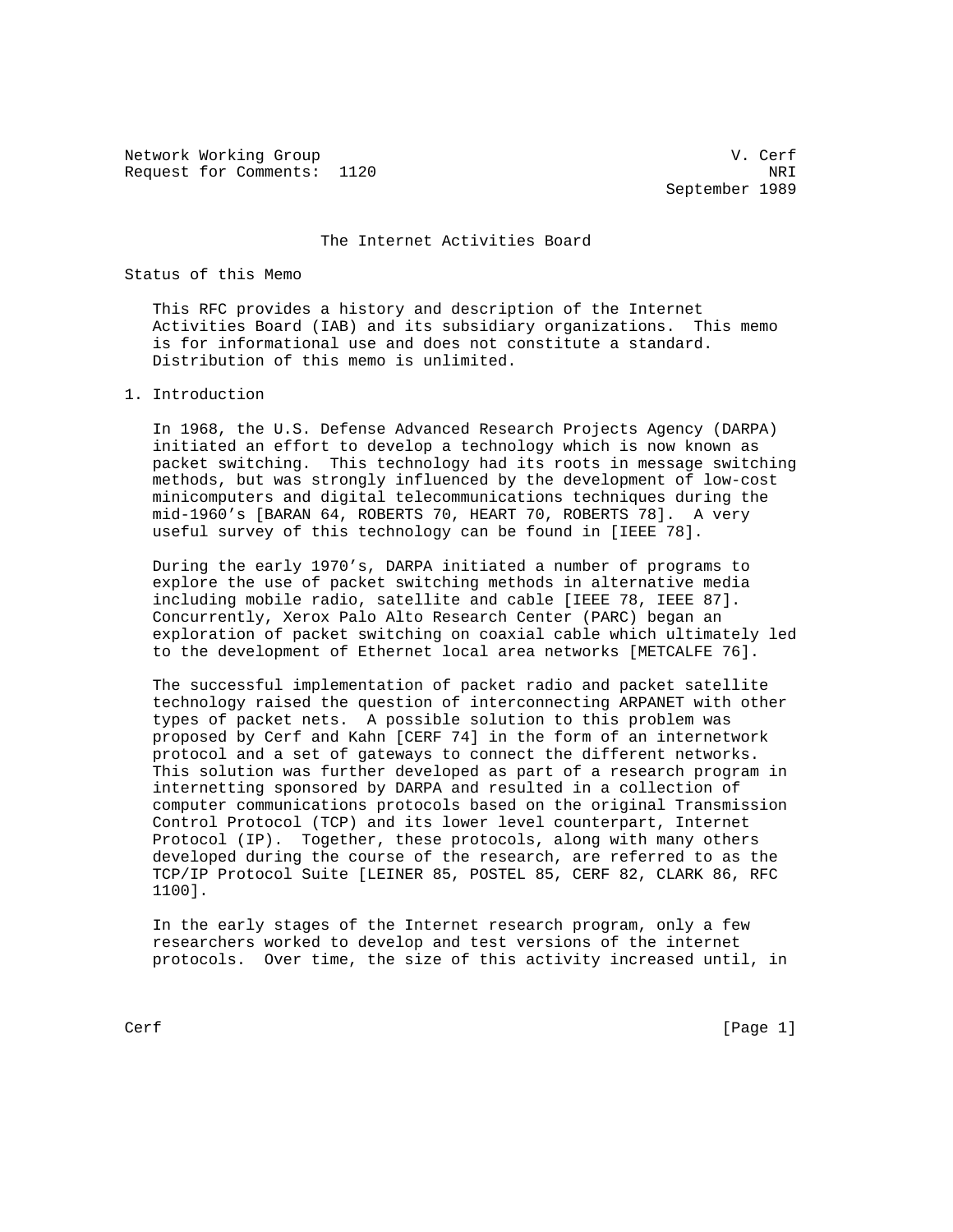1979, it was necessary to form an informal committee to guide the technical evolution of the protocol suite. This group was called the

 Internet Configuration Control Board (ICCB) and was established by Dr. Vinton Cerf who was then the DARPA program manager for the effort. Dr. David C. Clark of the Lab for Computer Science at Massachusetts Institute of Technology was named the chairman of this committee.

 In January, 1983, the Defense Communications Agency, then responsible for the operation of the ARPANET, declared the TCP/IP protocol suite to be standard for the ARPANET and all systems on the network converted from the earlier Network Control Program (NCP) to TCP/IP. Late that year, the ICCB was reorganized by Dr. Barry Leiner, Cerf's successor at DARPA, around a series of task forces considering different technical aspects of internetting. The re-organized group was named the Internet Activities Board.

 As the Internet expanded, it drew support from U.S. Government organizations including DARPA, the National Science Foundation (NSF), the Department of Energy (DOE) and the National Aeronautics and Space Administration (NASA). Key managers in these organizations, responsible for computer networking research and development, formed an informal Federal Research Internet Coordinating Committee (FRICC) to coordinate U.S. Government support for and development and use of the Internet system. The FRICC sponsors most of the U.S. research on internetting, including support for the Internet Activities Board and its subsidiary organizations.

 At the international level, a Coordinating Committee for Intercontinental Research Networks (CCIRN) has been formed which includes the U.S. FRICC and its counterparts in North America and Europe. The CCIRN provides a forum for cooperative planning among the principal North American and European research networking bodies.

2. Internet Activities Board

 The Internet Activities Board (IAB) is the coordinating committee for Internet design, engineering and management. The Internet is a collection of over a thousand packet switched networks located principally in the U.S., but also includes systems in many other parts of the world, all interlinked and operating using the protocols of the TCP/IP protocol suite. The IAB is an independent committee of researchers and professionals with a technical interest in the health and evolution of the Internet system. Membership changes with time to adjust to the current realities of the research interests of the participants, the needs of the Internet system and the concerns of the U.S. Government, university and industrial sponsors of the elements of the Internet.

Cerf [Page 2]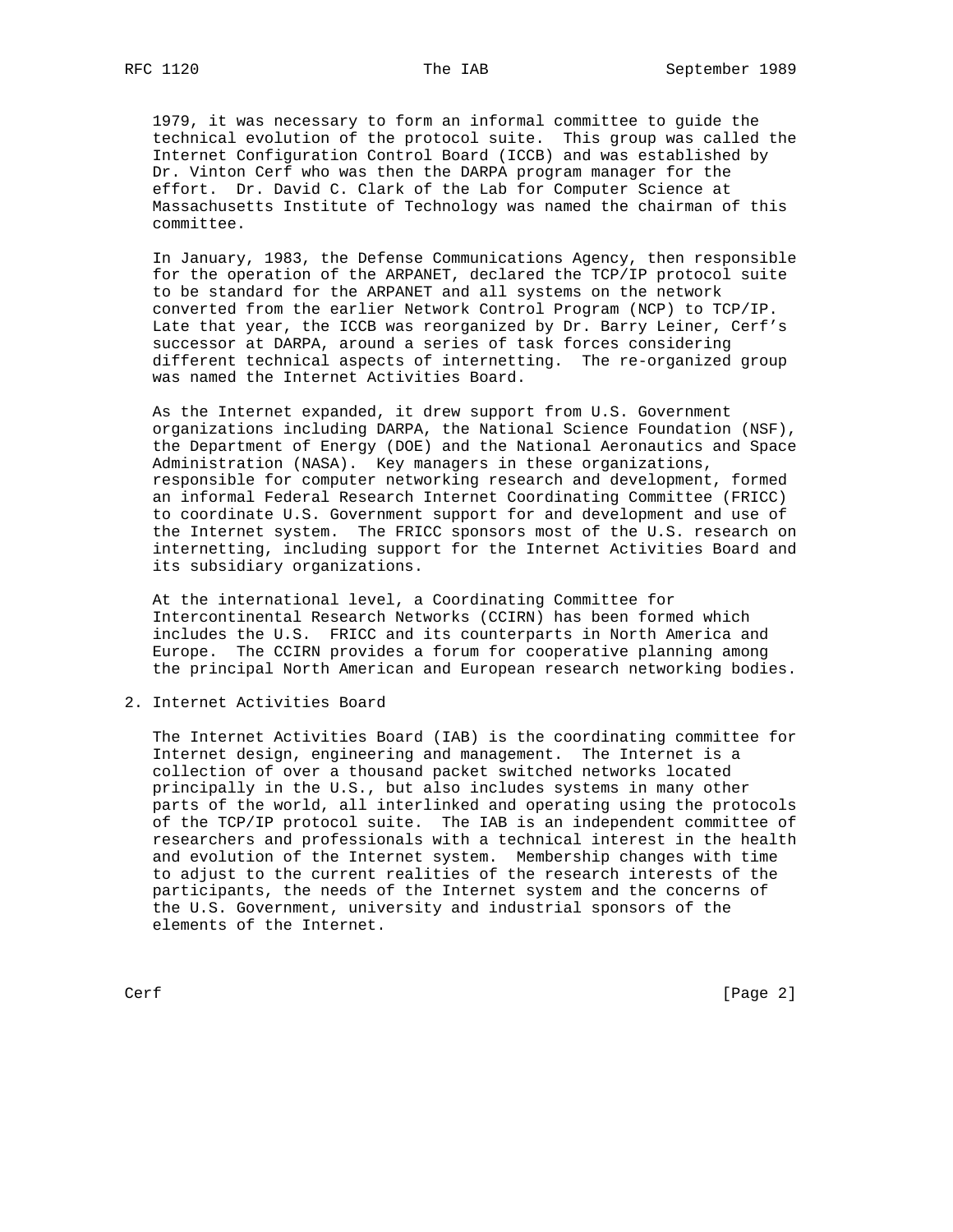IAB members are deeply committed to making the Internet function effectively and evolve to meet a large scale, high speed future. All IAB members are required to have at least one other major role in the Internet community in addition to their IAB membership. New members are appointed by the chairman of the IAB, with the advice and consent of the remaining members. The chairman serves a term of two years.

 The IAB focuses on the TCP/IP protocol suite, and extensions to the Internet system to support multiple protocol suites.

The IAB has two principal subsidiary task forces:

- 1) Internet Engineering Task Force (IETF)
- 2) Internet Research Task Force (IRTF)

 Each of these Task Forces is led by a chairman and guided by a Steering Group which reports to the IAB through its chairman. Each task force is organized by the chairman, as required, to carry out its charter. For the most part, a collection of Working Groups carries out the work program of each Task Force.

 All decisions of the IAB are made public. The principal vehicle by which IAB decisions are propagated to the parties interested in the Internet and its TCP/IP protocol suite is the Request for Comment (RFC) note series. The archival RFC series was initiated in 1969 by Dr. Stephen D. Crocker as a means of documenting the development of the original ARPANET protocol suite [RFC 1000]. The editor-in-chief of this series, Dr. Jonathan B. Postel, has maintained the quality of and managed the archiving of this series since its inception. A small proportion of the RFCs document Internet standards. Most of them are intended to stimulate comment and discussion. The small number which document standards are especially marked in a "status" section to indicate the special status of the document. An RFC summarizing the status of all standard RFCs is published regularly [RFC 1100].

 RFCs describing experimental protocols, along with other submissions whose intent is merely to inform, are typically submitted directly to the RFC Editor. A Standard RFC starts out as a Proposed Standard and may be promoted to Draft Standard and finally Standard after suitable review, comment, implementation, and testing.

 Prior to publication of a Proposed Standard, Draft Standard or Standard RFC, it is made available for comment through an on-line Internet-Draft directory. Typically, these Internet-Drafts are working documents of the IAB or of the working groups of the Internet Engineering and Research Task Forces. Internet Drafts are either

Cerf [Page 3]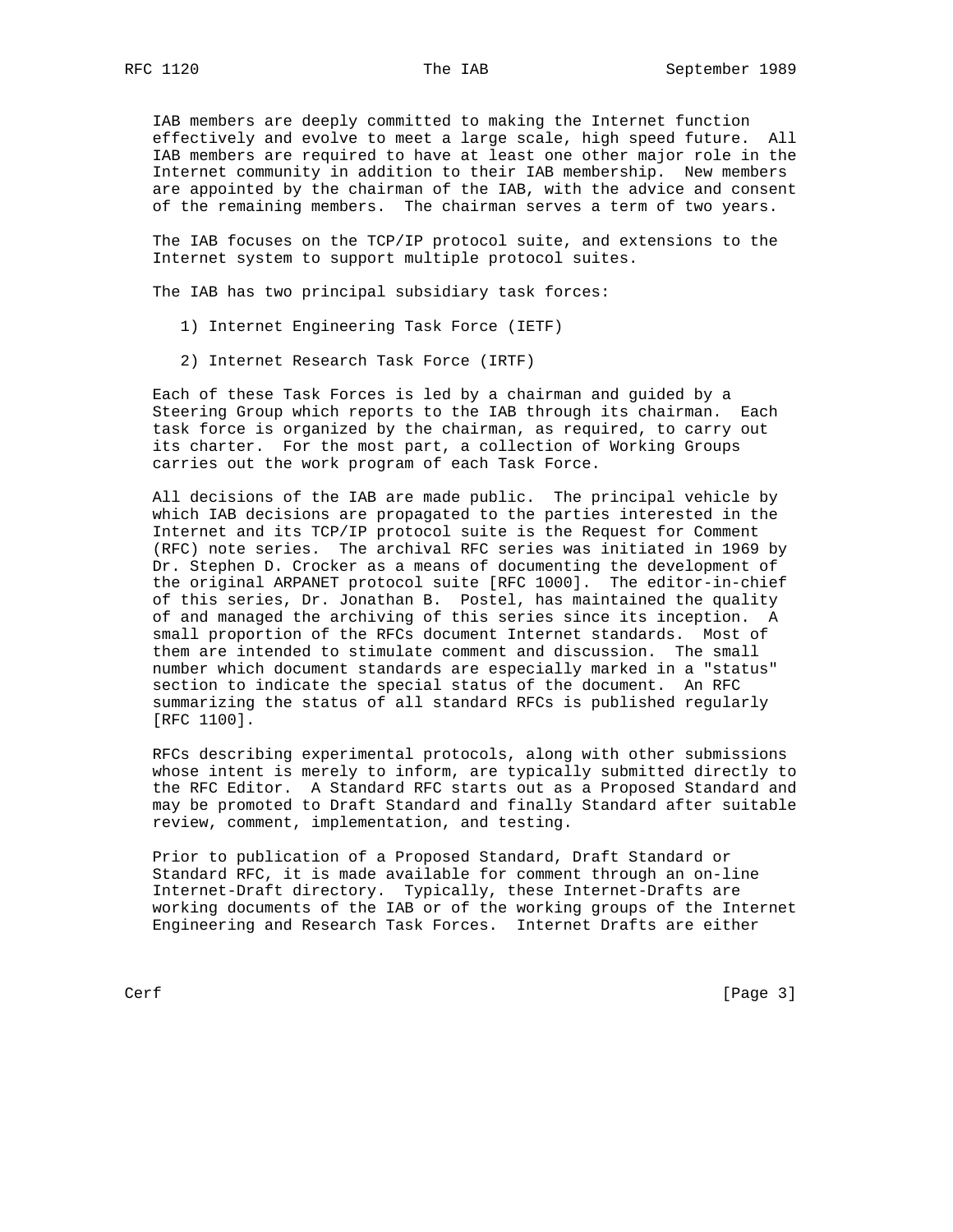submitted to the RFC Editor for publication or discarded within three months.

The IAB performs the following functions:

- 1) Sets Internet Standards,
- 2) Manages the RFC publication process,
- 3) Reviews the operation of the IETF and IRTF,
- 4) Performs strategic planning for the Internet, identifying long-range problems and opportunities,
- 5) Acts as a technical policy liaison and representative for the Internet community, and
- 6) Resolves technical issues which cannot be treated within the IETF or IRTF frameworks.

 To supplement its work via electronic mail, the IAB meets quarterly to review the condition of the Internet, to review and approve proposed changes or additions to the TCP/IP suite of protocols, to set technical development priorities, to discuss policy matters which may need the attention of the Internet sponsors, and to agree on the addition or retirement of IAB members and on the addition or retirement of task forces reporting to the IAB. Typically, two of the quarterly meetings are by means of video teleconferencing (provided, when possible, through the experimental Internet packet video-conferencing system).

The IAB membership is currently as follows:

| Vinton Cerf       | - Chairman           |
|-------------------|----------------------|
| David Clark       | - IRTF Chairman      |
| Phillip Gross     | - IETF Chairman      |
| Jonathan Postel   | - RFC Editor         |
| Robert Braden     | - Executive Director |
| Hans-Werner Braun | - Member             |
| Barry Leiner      | - Member             |
| Daniel Lynch      | - Member             |
| Stephen Kent      | - Member             |

3. The Internet Engineering Task Force

 The Internet has grown to encompass a large number of widely geo graphically dispersed networks in academic and research communities. It now provides an infrastructure for a broad community with various

Cerf [Page 4]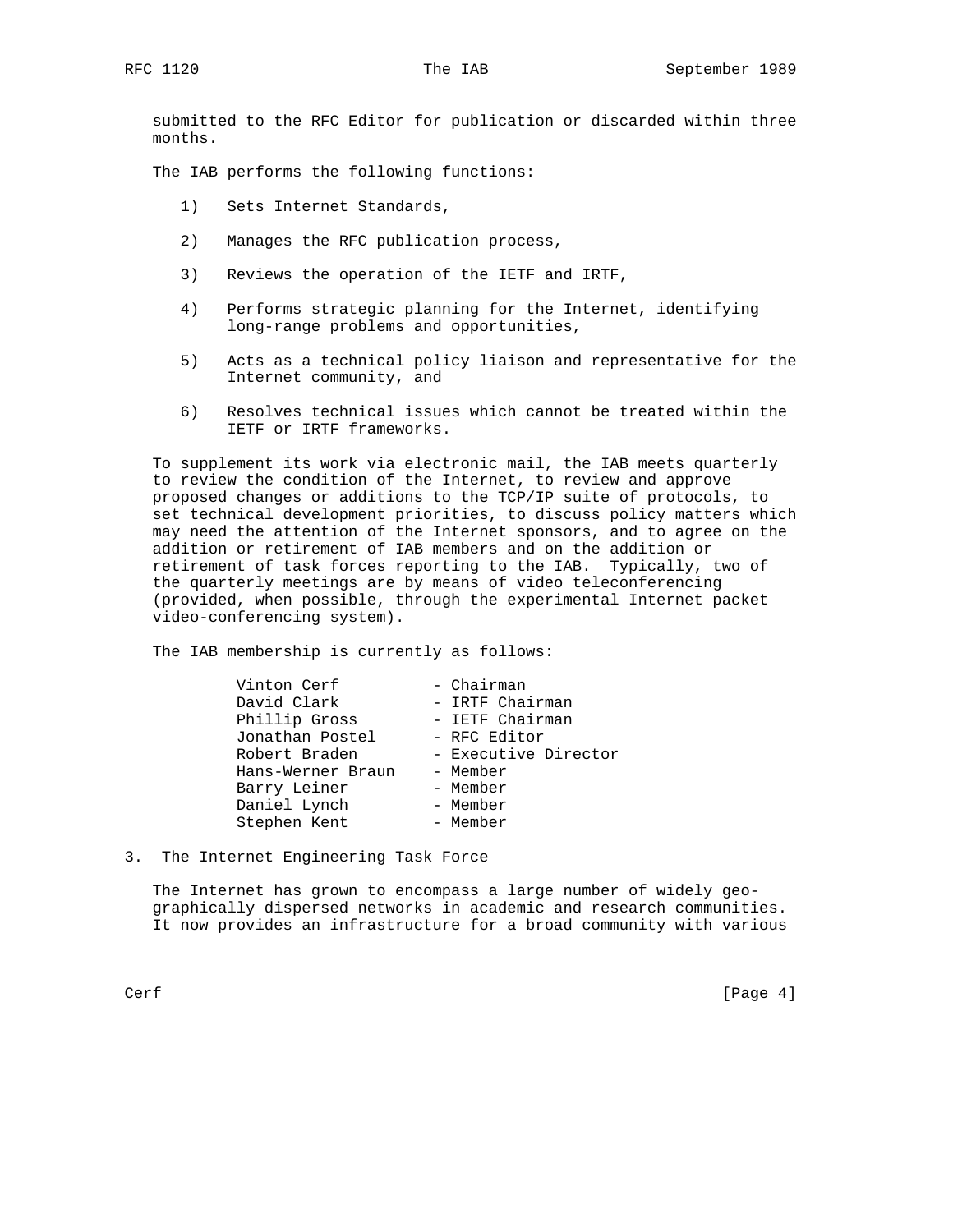interests. Moreover, the family of Internet protocols and system components has moved from experimental to commercial development. To help coordinate the operation, management and evolution of the Internet, the IAB established the Internet Engineering Task Force (IETF).

 The IETF is chaired by Mr. Phillip Gross and managed by its Internet Engineering Steering Group (IESG). The IAB has delegated to the IESG the general responsibility for making the Internet work and for the resolution of all short- and mid-range protocol and architectural issues required to make the Internet function effectively.

The charter of the IETF includes:

- 1) Responsibility for specifying the short and mid-term Internet protocols and architecture and recommending standards for IAB approval.
- 2) Provision of a forum for the exchange of information within the Internet community.
- 3) Identification of pressing and relevant short- to mid-range operational and technical problem areas and convening of Working Groups to explore solutions.

 The Internet Engineering Task Force is a large open community of network designers, operators, vendors, and researchers concerned with the Internet and the Internet protocol suite. It is organized around a set of eight technical areas, each managed by a technical area director. In addition to the IETF Chairman, the area directors make up the IESG membership. Each area director has primary responsibility for one area of Internet engineering activity, and hence for a subset of the IETF Working Groups. The area directors have jobs of critical importance and difficulty and are selected not only for their technical expertise but also for their managerial skills and judgment. At present, the eight technical areas and chairs are:

| 1) Applications       | - TBD                           |
|-----------------------|---------------------------------|
| 2) Host Services      | - Craig Partridge               |
| 3) Internet Services  | - Noel Chiappa                  |
| 4) Routing            | - Robert Hinden                 |
| 5) Network Management | - David Crocker                 |
| 6) OSI Coexistence    | - Ross Callon and Robert Hagens |
| 7) Operations         | - TBD                           |
| 8) Security           | - TBD                           |
|                       |                                 |

The work of the IETF is performed by subcommittees known as Working

Cerf [Page 5]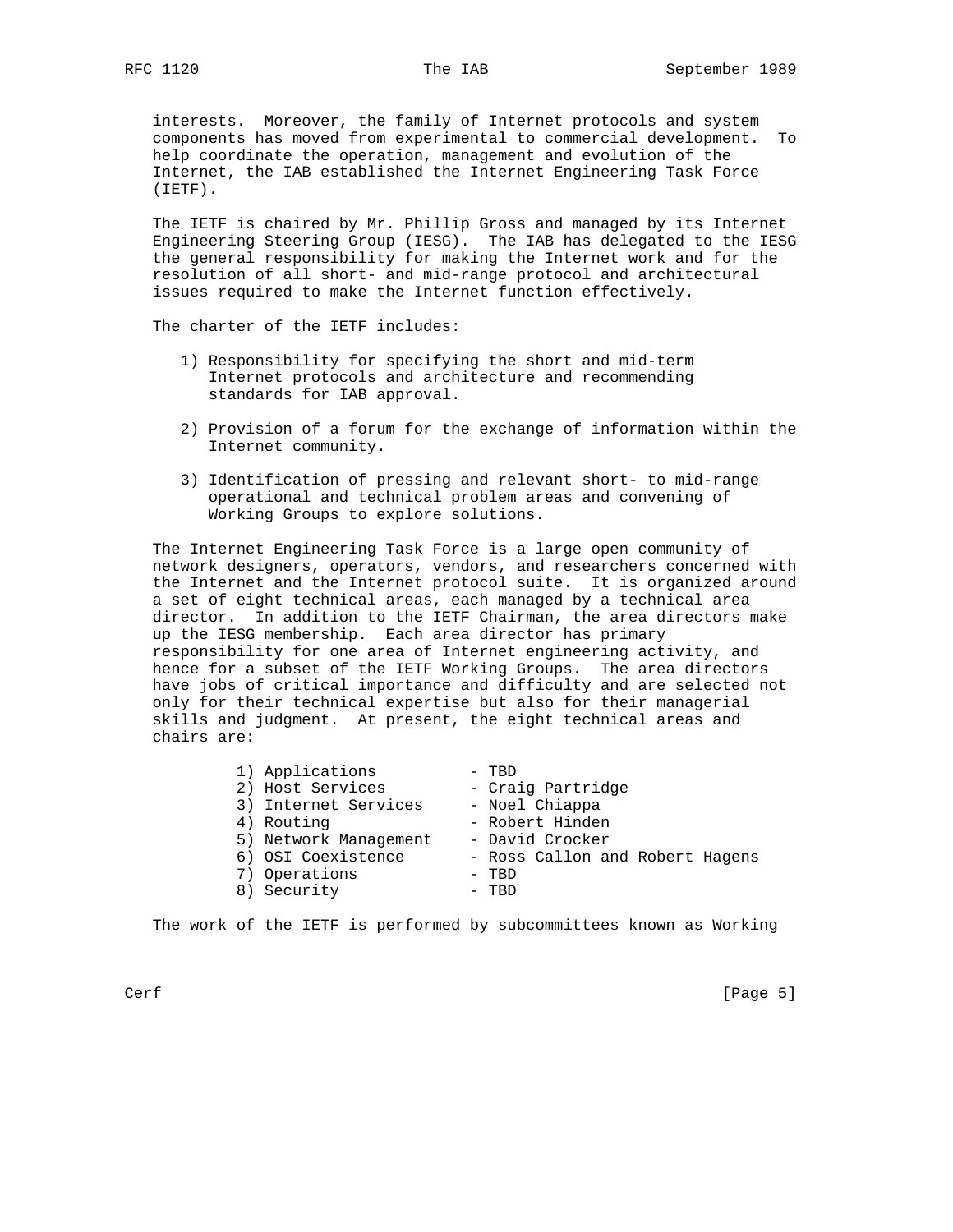Groups. There are currently more than 20 of these. Working Groups tend to have a narrow focus and a lifetime bounded by completion of a specific task, although there are exceptions. The IETF is a major source of proposed protocol standards, for final approval by the IAB.

 The IETF meets quarterly and extensive minutes of the plenary proceedings as well as reports from each of the working groups are issued by the IAB Secretariat, at the Corporation for National Research Initiatives.

4. The Internet Research Task Force

 To promote research in networking and the development of new technology, the IAB established the Internet Research Task Force (IRTF).

 In the area of network protocols, the distinction between research and engineering is not always clear, so there will sometimes be overlap between activities of the IETF and the IRTF. There is, in fact, considerable overlap in membership between the two groups. This overlap is regarded as vital for cross-fertilization and technology transfer. In general, the distinction between research and engineering is one of viewpoint and sometimes (but not always) time frame. The IRTF is generally more concerned with understanding than with products or standard protocols, although specific experimental protocols may have to be developed, implemented and tested in order to gain understanding.

 The IRTF is a community of network researchers, generally with an Internet focus. The work of the IRTF is governed by its Internet Research Steering Group (IRSG). The chairman of the IRTF and IRSG is David Clark. The IRTF is organized into a number of Research Groups (RGs) whose chairs are appointed by the chairman of the IRSG. The RG chairs and others selected by the IRSG chairman serve on the IRSG.

 These groups typically have 10 to 20 members, and each covers a broad area of research, pursuing specific topics, determined at least in part by the interests of the members and by recommendations of the IAB.

The current members of the IRSG are as follows:

| David Clark    | - Chairman            |
|----------------|-----------------------|
| Robert Braden  | - End-to-End Services |
| Douglas Comer  | - Member at Large     |
| Deborah Estrin | - Autonomous Networks |

Cerf [Page 6]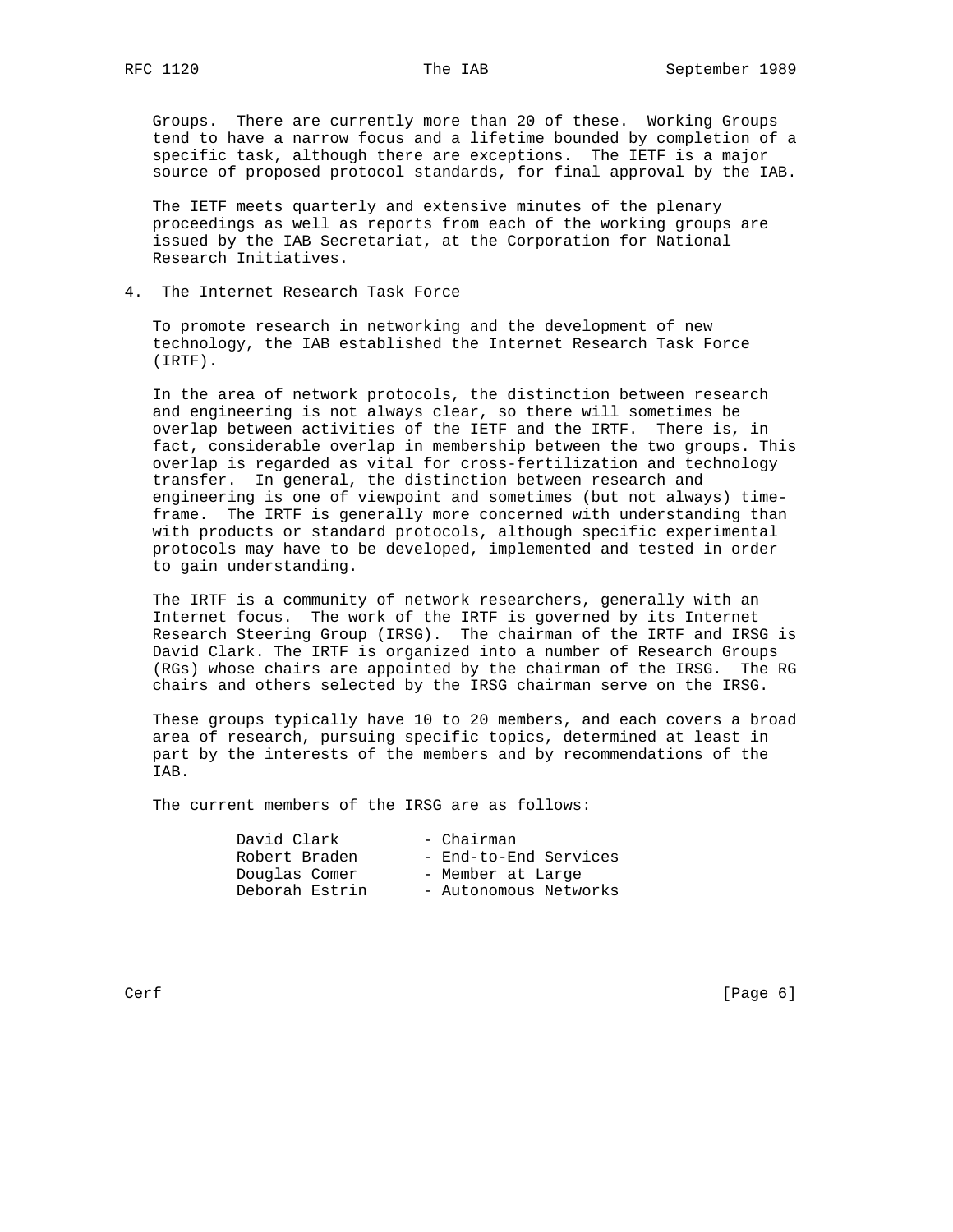| Stephen Kent | - Privacy and Security |
|--------------|------------------------|
| Keith Lantz  | - User Interfaces      |
| David Mills  | - Member at Large      |

5. The Near-term Agenda of the IAB

 There are seven principal foci of IAB attention for the period 1989 - 1990:

- 1) Operational Stability
- 2) User Services
- 3) OSI Coexistence
- 4) Testbed Facilities
- 5) Security
- 6) Getting Big
- 7) Getting Fast

 Operational stability of the Internet is a critical concern for all of its users. Better tools are needed for gathering operational data, to assist in fault isolation at all levels and to analyze the performance of the system. Opportunities abound for increased cooperation among the operators of the various Internet components [RFC 1109]. Specific, known problems should be dealt with, such as implementation deficiencies in some version of the BIND domain name service resolver software. To the extent that the existing Exterior Gateway Protocol (EGP) is only able to support limited topologies, constraints on topological linkages and allowed transit paths should be enforced until a more general Inter-Autonomous System routing protocol can be specified. Flexibility for Internet implementation would be enhanced by the adoption of a common internal gateway routing protocol by all vendors of internet routers. A major effort is recommended to achieve conformance to the Host Requirements RFCs which are to be published early in the fourth quarter of calendar 1989.

 Among the most needed user services, the White Pages (an electronic mailbox directory service) seems the most pressing. Efforts should be focused on widespread deployment of these capabilities in the Internet by mid-1990. The IAB recommends that existing white pages facilities and newer ones, such as X.500, be populated with up-to date user information and made accessible to Internet users and users of other systems (e.g., commercial email carriers) linked to the Internet. Connectivity with commercial electronic mail carriers should be vigorously pursued, as well as links to other network research communities in Europe and the rest of the world.

 Development and deployment of privacy-enhanced electronic mail software should be accelerated in 1990 after release of public domain

Cerf [Page 7]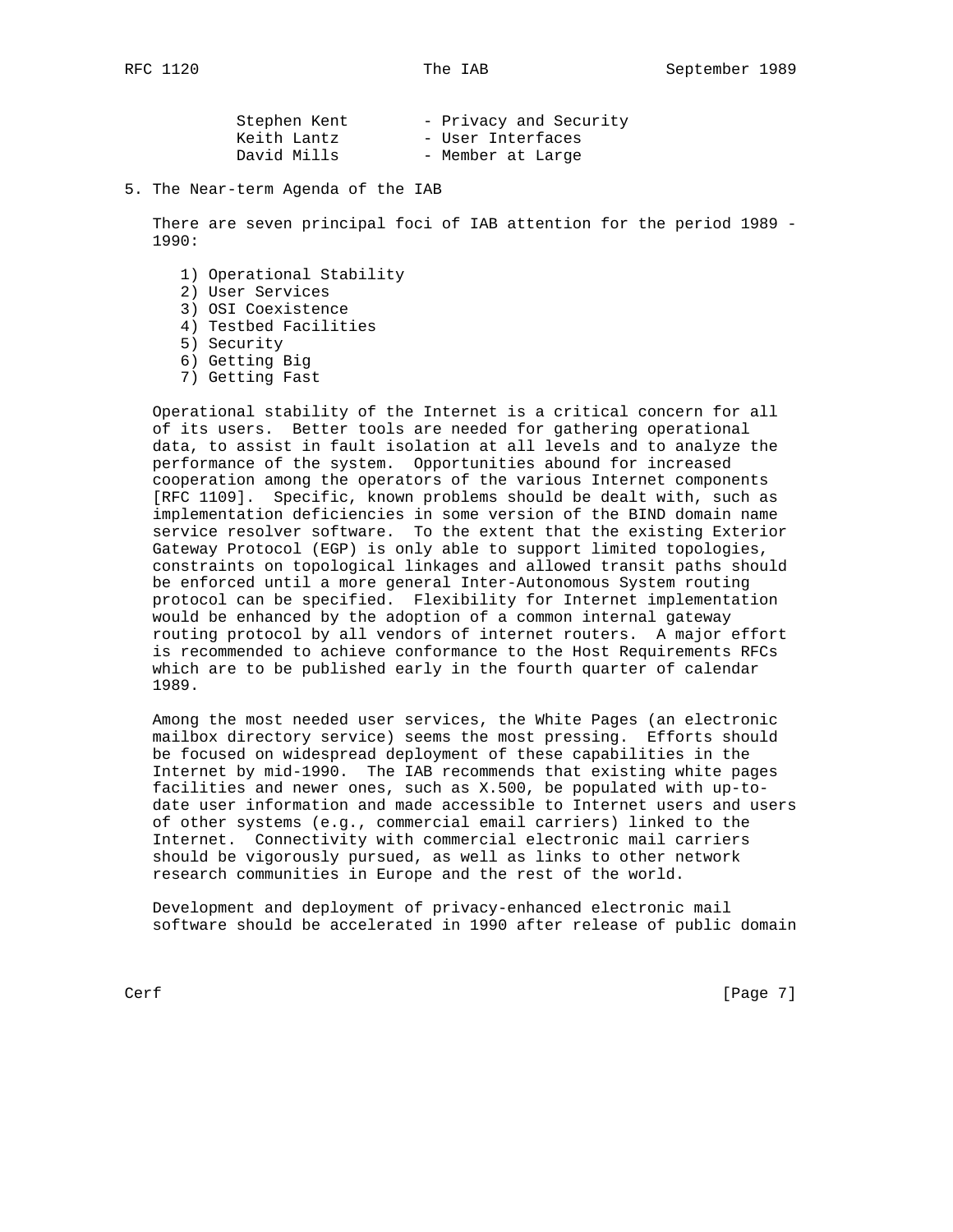messaging and collaboration support systems should be developed.

 software implementing the private electronic mail standards [RFC 1113, RFC 1114, and RFC 1115]. Finally, support for new or enhanced applications such as computer-based conferencing, multi-media

 The National Network Testbed (NNT) resources planned by the FRICC should be applied to support conferencing and collaboration protocol development and application experiments and to support multi-vendor router interoperability testing (e.g., interior and exterior routing, network management, multi-protocol routing and forwarding).

 With respect to growth in the Internet, architectural attention should be focused on scaling the system to hundreds of millions of users and hundreds of thousands of networks. The naming, addressing, routing and navigation problems occasioned by such growth should be analyzed. Similarly, research should be carried out on analyzing the limits to the existing Internet architecture, including the ability of the present protocol suite to cope with speeds in the gigabit range and latencies varying from microseconds to seconds in duration.

 The Internet should be positioned to support the use of OSI protocols by the end of 1990 or sooner, if possible. Provision for multi protocol routing and forwarding among diverse vendor routes is one important goal. Introduction of X.400 electronic mail services and interoperation with RFC 822/SMTP [RFC 822, RFC 821, RFC 987, RFC 1026] should be targeted for 1990 as well. These efforts will need to work in conjunction with the White Pages services mentioned above. The IETF, in particular, should establish liaison with various OSI working groups (e.g., at NIST, RARE, Network Management Forum) to coordinate planning for OSI introduction into the Internet and to facilitate registration of information pertinent to the Internet with the various authorities responsible for OSI standards in the United States.

Security Considerations

 Finally, with respect to security, a concerted effort should be made to develop guidance and documentation for Internet host managers concerning configuration management, known security problems (and their solutions) and software and technologies available to provide enhanced security and privacy to the users of the Internet.

## REFERENCES

 [BARAN 64] Baran, P., et al, "On Distributed Communications", Volumes I-XI, RAND Corporation Research Documents, August 1964.

[CERF 74] Cerf V., and R. Kahn, "A Protocol for Packet Network

Cerf [Page 8]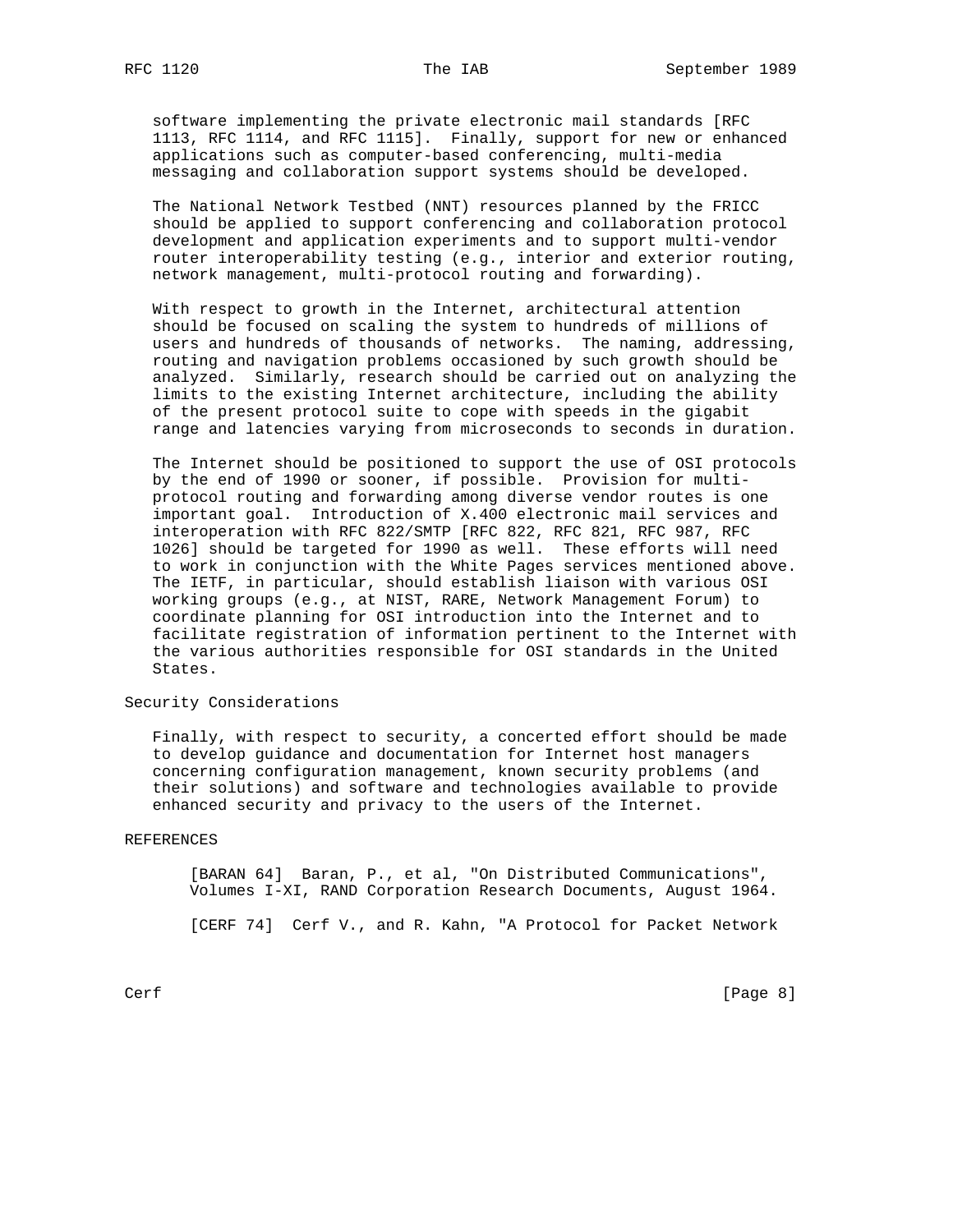Interconnection", IEEE Trans. on Communications, Vol. COM-22, No. 5, pp. 637-648, May 1974.

 [CERF 82] Cerf V., and E. Cain, "The DoD Internet Protocol Architecture", Proceedings of the SHAPE Technology Center Symposium on Interoperability of Automated Data Systems, November 1982. Also in Computer Networks and ISDN, Vol. 17, No. 5, October 1983.

 [CLARK 86] Clark, D., "The Design Philosophy of the DARPA Internet protocols", Proceedings of the SIGCOMM '88 Symposium, Computer Communications Review, Vol. 18, No. 4, pp. 106-114, August 1988.

 [HEART 70] Heart, F., R. Kahn, S. Ornstein, W. Crowther, and D. Walden, "The Interface Message Processor for the ARPA Computer Network", AFIPS Conf. Proc. 36, pp. 551-567, June 1970.

 [IEEE 78] Kahn, R. (Guest Editor), K. Uncapher, and H. Van Trees (Associate Guest Editors), Proceedings of the IEEE, Special Issue on Packet Communication Networks, Volume 66, No. 11, pp. 1303-1576, November 1978.

 [IEEE 87] Leiner, B. (Guest Editor), D. Nielson, and F. Tobagi (Associate Guest Editors), Proceedings of the IEEE, Special Issue on Packet Radio Networks, Volume 75, No. 1, pp. 1-272, January 1987.

 [LEINER 85] Leiner, B., R. Cole, J. Postel, and D. Mills, "The DARPA Protocol Suite", IEEE INFOCOM 85, Washington, D.C., March 1985. Also in IEEE Communications Magazine, March 1985.

 [METCALFE 76] Metcalfe, R., and D. Boggs, "Ethernet: Distributed Packet for Local Computer Networks", Communications of the ACM, Vol. 19, No. 7, pp. 395-404, July 1976.

 [POSTEL 85] Postel, J., "Internetwork Applications Using the DARPA Protocol Suite", IEEE INFOCOM 85, Washington, D.C., March 1985.

 [RFC 821] Postel, J., "Simple Mail Transfer Protocol", RFC 821, USC/Information Sciences Institute, August 1982.

 [RFC 822] Crocker, D., "Standard for the Format of ARPA Internet Text Messages", RFC 822, University of Delaware, August 1982.

 [RFC 987] Kille, S., "Mapping between X.400 and RFC 822", University College London, June 1986.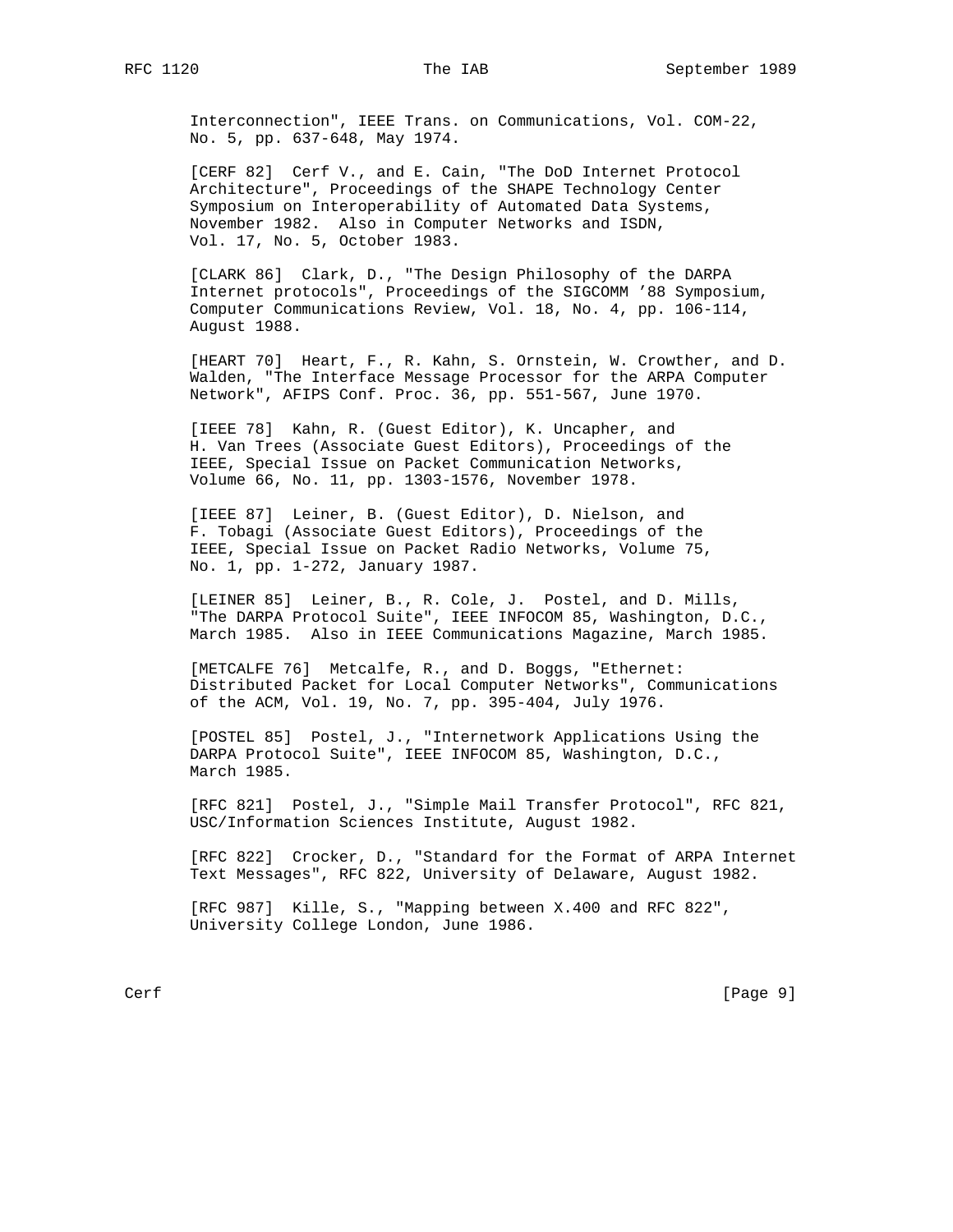[RFC 1000] Reynolds, J., and J. Postel, "The Request for Comments References Guide", USC/Information Sciences Institute, RFC 1000, August 1987.

 [RFC 1026] Kille, S., "Addendum to RFC 987: (Mapping between X.400 and RFC 822)", RFC 1026, University College London, September 1987.

 [RFC 1100] Postel, J. (Editor), "IAB Official Protocol Standards", RFC 1100, April 1989.

 [RFC 1109] Cerf, V., "Report of the Second Ad Hoc Network Management Review Group", RFC 1109, NRI, August 1989.

 [RFC 1113] Linn, J., "Privacy Enhancement for Internet Electronic Mail: Part I -- Message Encipherment and Authentication Procedures", RFC 1113, IAB Privacy Task Force, August 1989.

 [RFC 1114] Kent, S., and J. Linn, "Privacy Enhancement for Internet Electronic Mail: Part II -- Certificate-based Key Management", RFC 1114, IAB Privacy Task Force, August 1989.

 [RFC 1115] Linn, J., "Privacy Enhancement for Internet Electronic Mail: Part III -- Algorithms, Modes and Identifiers", RFC 1115, IAB Privacy Task Force, August 1989.

 [ROBERTS 70] Roberts, L., and B. Wessler, "Computer Network Development to Achieve Resource Sharing", pp. 543-549, Proc. SJCC 1970.

 [ROBERTS 78] Roberts, L., "Evolution of Packet Switching", Proc. IEEE, Vol. 66, No. 11, pp. 1307-1313, November 1978.

 Note: RFCs are available from the Network Information Center at SRI International, 333 Ravenswood Ave., Menlo Park, CA 94025, (1-800-235-3155), or on-line via anonymous file transfer from NIC.DDN.MIL.

Cerf [Page 10]